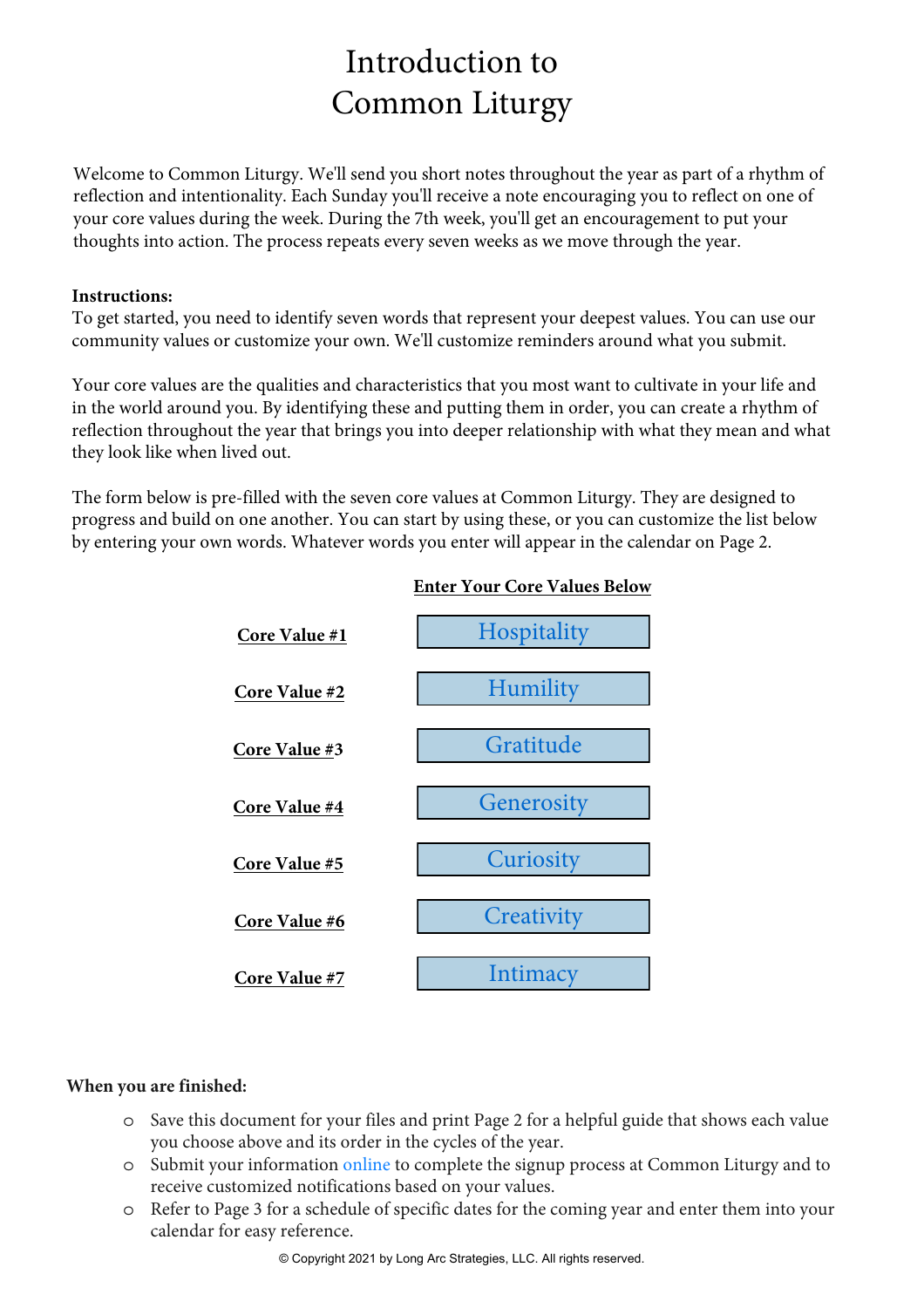# Common Liturgy

A rhythm of intentionality to guide thought and action across the year.

*Use this annual calendar as a creative way to cultivate and engage with your deepest values and to develop a Sabbath practice of rest, reflection, and blessing.*